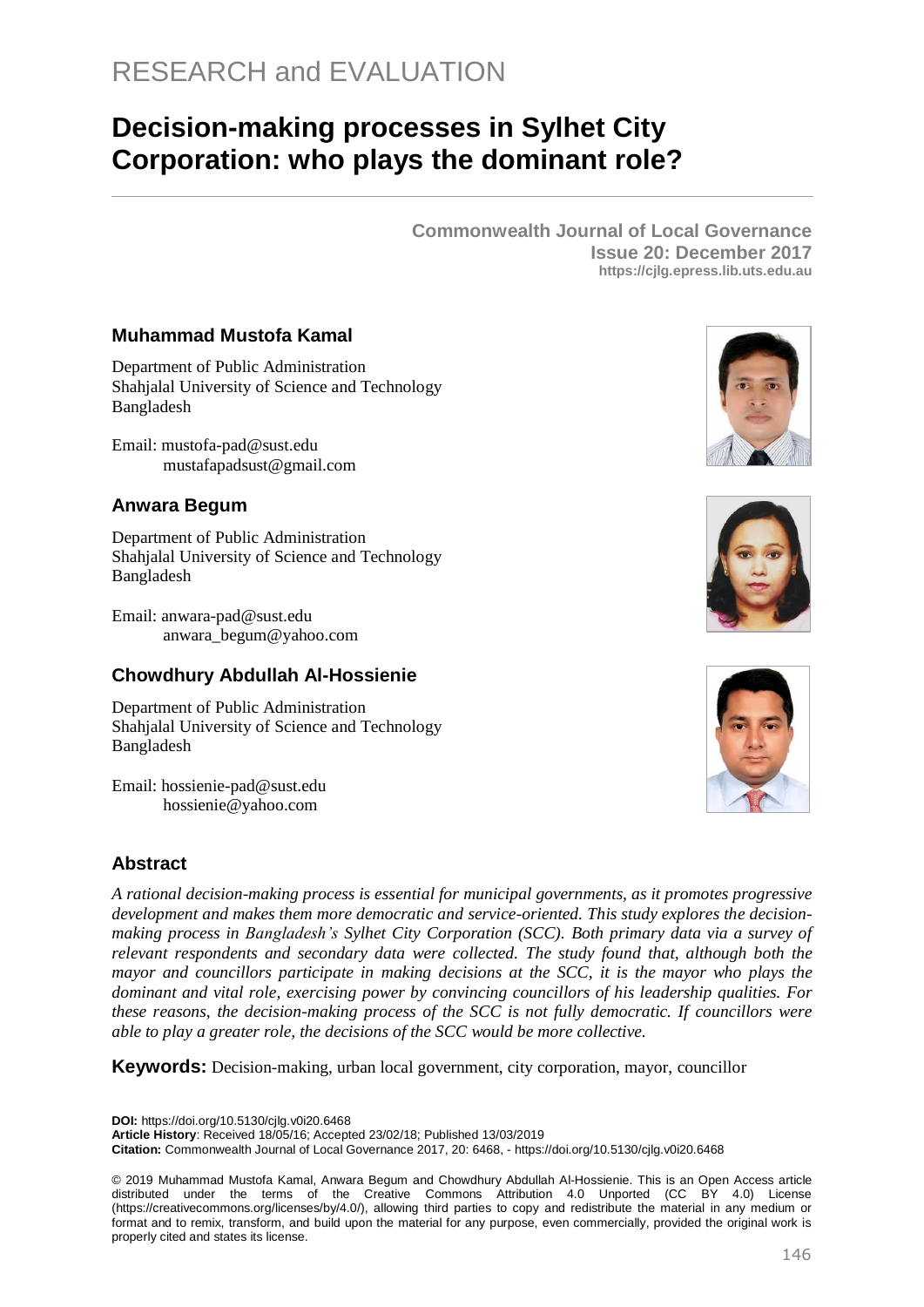#### **Introduction**

As with most democracies, local government plays an important role in the development of Bangladesh. Over 250 years ago Jean-Jacques Rousseau identified local government as the training ground for democratic culture, and Alexis de Tocqueville during his 1830s visit to the USA noted the importance of local citizens and local governments in keeping democracy in that country afloat (UN 1996). Local government is thus usually viewed as the basis of national government (Khan 2009).

In Bangladesh, rapid population growth, coupled with the limited availability of agricultural land, has resulted in a steady shift of population from rural to urban areas (Siddiqui 2005). City corporations, which form the most important tier of urban local government, have therefore assumed considerable importance. They are responsible for various development activities and service provision for citizens, and are tasked to ensure good governance in administration and to exercise democracy in all their activities. However, there are several problems in the functioning of city corporations. Among these the most substantial one is the decision-making process.

This study explores the approach to decision-making in Sylhet City Corporation (SCC). In theory, the general public's participation is important, and citizens can submit proposals identifying problems at the meetings of the city corporation. Unfortunately, however, in practice the participation of both local people and local councillors (elected at ward level<sup>1</sup>) appears to be often ignored in SCC decision-making processes.

Good practice suggests that, for development to progress, a rational and transparent decision-making process is essential. Although some studies have been conducted on city corporations, there is limited work on their decision-making processes, so this study is highly relevant. It examines who are the dominant players in the decision-making process at SCC, in an attempt to analyse problems and propose strategies to address them. The study draws on structured interviews with the mayor, councillors, officials and members of the general public, and a review of SCC documents.

#### **Literature review**

-

Bangladesh inherited a colonial local government structure, first under the British Raj for about 200 years and then under Pakistan for about 24 years (Panday 2011). Local government was established at independence in 1971, with different rural and urban local government structures. In rural areas, three tiers of local government legally exist: *union parishad*, *upazila parishad* and *zila parishad*. In urban areas, meanwhile, there are two distinct categories of local government body: *pourashavas* (municipalities) in small towns and city corporations in large cities (Ahmed and Panday 2013).

The first municipal corporation was set up in Madras in 1687, and in Bengal the Dhaka pourashava was established in 1864. Under Pakistan's rule, the 1960 Municipal Administration Ordinance

 $<sup>1</sup>$  A ward is a local government subdivision.</sup>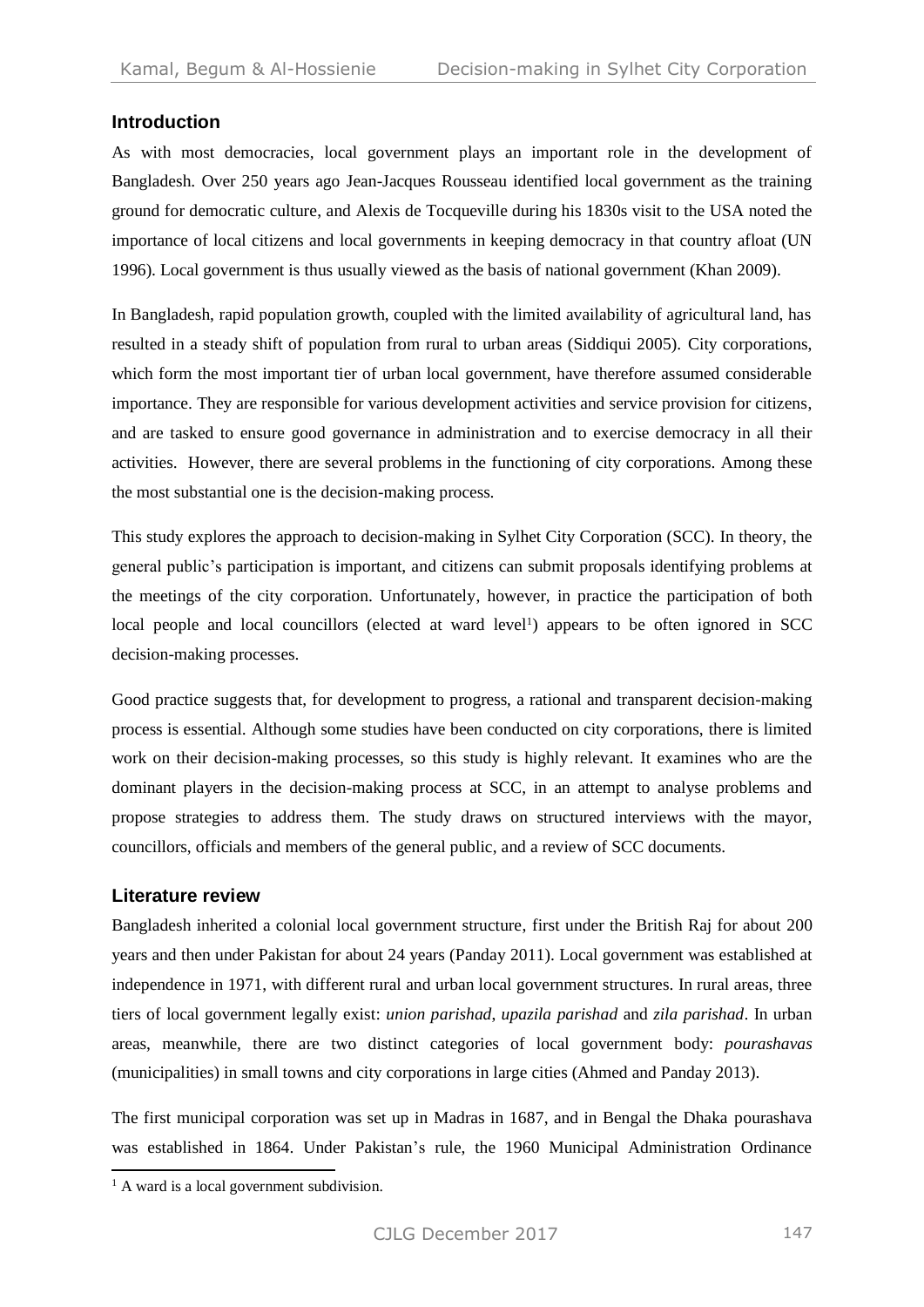brought the municipalities in line with basic principles of democracy (Rahman 1988). After independence, the legal basis of local government, and its democratic basis, was established in Articles 59 and 60 of the 1972 Constitution, with a number of later amendments. At present, there are 320 pourashavas and 12 city corporations in Bangladesh.

The mayor and the councillors of a city corporation are directly elected, and one-third of the total number of councillor seats are reserved for women (Government of Bangladesh (GoB) 2009), although women representatives rarely participate strongly in decision-making, due to the domination of their male counterparts. Gender discrimination remains prevalent in Bangladesh (Begum 2007). The reserved seats for women in local government bodies are aimed at securing their active involvement and support in socio-economic development (Prasad 2014). Reserved seats are an imperative, as in the normal process women are: *"reluctant to contest elections because of both the murkiness and the violence that often characterise electoral politics"* (Prasad 2014, p. 431). Sometimes there are allegations of irregularities, including ballot papers being seized or force being used to cast votes, creating chaos in polling stations at city corporation elections in Bangladesh (The Daily Star 2018). One of the election officials after a recently held city corporation poll stated: *"Voting was suspended [at some polling centres] over allegations of ballot stuffing, attempts to occupy the centres and clashes between supporters of rival candidates"* (Mamun et al. 2018). In a male-dominated society women's voices also tend to get drowned out in the din created by men (Prasad 2014). Furthermore, women councillors sometimes face gender-based harassment and discrimination from the public, colleagues, the police and other government officials.

During its two and a half year tenure, a city corporation will form standing committees in a number of different areas including finance and establishment of the city corporation; waste management; education, health and family planning; city planning and development; audit and accounts; city infrastructure, construction and conservation; water and electricity; social welfare and community centres; environmental development; sports and culture; birth-death registrations; communication; market price observations, monitoring and evaluation; and disaster management (GoB 2009). The chairmen and members of the standing committees of the city corporation are elected from the councillors. A standing committee may be formed for a specific issue, excluding the above mentioned areas, on the basis of decisions taken by the corporation. According to the Local Government (City Corporation) Act 2009, the recommendations of the standing committees would be considered at the following general meeting of the corporation (GoB 2009).

In an overview study of council structures in 14 countries, Mouritzen and Svara (2002) found wide divergences. Some countries had strong executive committees within the city councils, while other countries had no executive committees at all. *"In some countries, standing committees had decisionmaking powers, in other countries they played an advisory role only, and in others standing*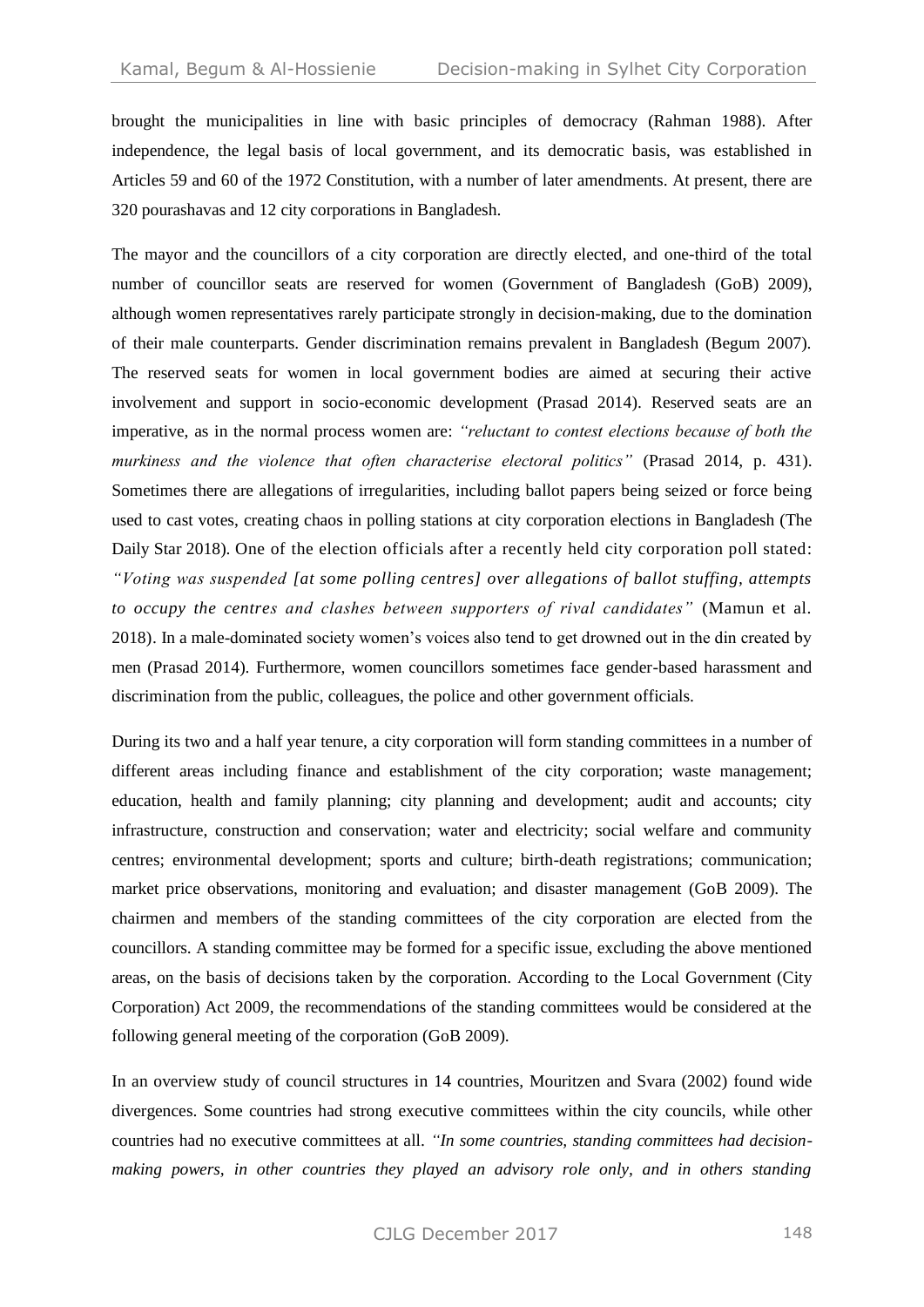*committees were not necessarily used"* (Mouritzen and Svara 2002, p. 50). Among the 14 countries, they found Ireland to be at one extreme: council meetings are rare and tend to focus on general policies, and councils have neither an executive committee nor empowered standing committees. At the other extreme, Sweden had councils with an executive committee that worked closely with the CEO, and standing committees that were heavily engaged in the day-to-day execution of policies (Mouritzen and Svara 2002). Good governance and decision-making are directly interrelated. According to the United Nations Economic and Social Commission for Asia and the Pacific (UNESCAP), good governance embodies processes that are participatory, consensus-oriented, accountable, transparent, responsive, effective and efficient, equitable and inclusive, and which follow the rule of law (UNESCAP 2009). Decision-making involves choice between alternative plans of action, which in turn involves facts and values, and every decision consists of a logical combination of fact and value propositions (Robbins 2005). Good governance can be ensured by strengthening local government bodies so local people can strongly participate in local-level decision-making as well as development activities. In addition, civil society, pressure groups or non-governmental organisations (NGOs) can play a constructive role in ensuring good governance (Hye 2000). Civil society acts as a buffer between the state and citizens to protect the public interest (Khan 2009). Participation by both men and women is a cornerstone of good governance. Participation may be direct or through legitimate representatives (UNESCAP 2009).

In Bangladesh, however, there is no uniform authority in urban areas for planning and implementing development activities. Challenges at the city corporation level may include service delivery problems, financial and administrative problems, and regulatory problems, including the absence of appropriate regulations, inappropriate amendments and regulatory interventions (Ahmed 2003). In a case study of Rajshahi City Corporation (RCC), Panday (2007) analysed the role of intraorganisational coordination in implementing infrastructure policy. He found that lack of coordination led to many problems, such as failure to meet project deadlines, overlap and duplication of activities (Panday 2007). Another key problem was the discrepancy between form and reality in the RCC's policymaking. Although policies were supposed to be designed and implemented democratically, the mayor was the supreme authority in every aspect of the city corporation, maintaining a patron–client relationship with councillors, and without his approval project implementation was unfeasible (Panday and Jamil 2010).

Local government in Bangladesh also faces additional challenges of bureaucratic dominance; absence of well-established democratic values; and abuse of power and misuse of government resources by building nexus among ruling party members, local government officials and the local elite (Panday 2011; Chowdhury and Aktaruzzaman 2016; Asaduzzaman 2009). Furthermore, through control of funding, central government interferes in almost every aspect of local government, which is thus often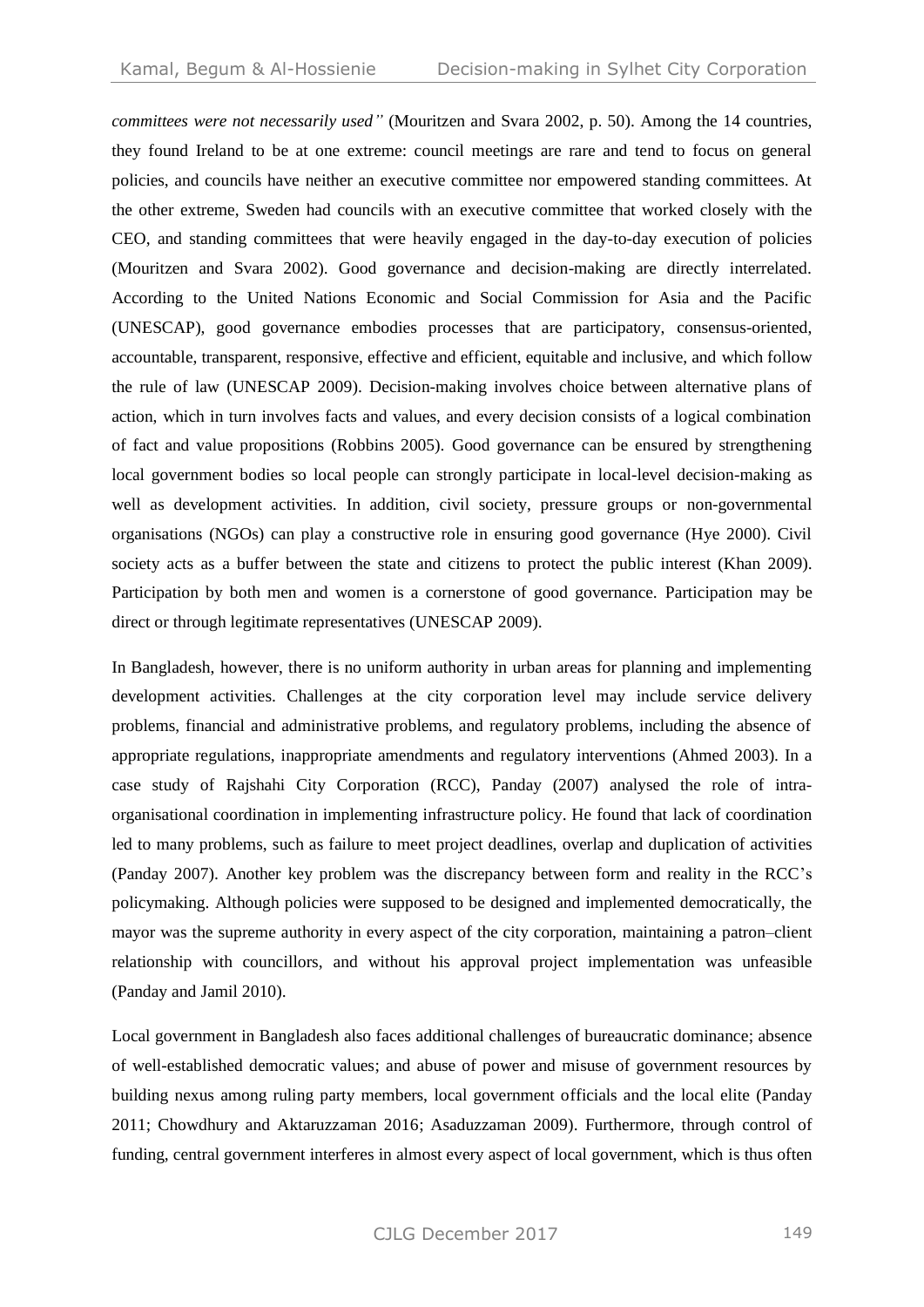reduced to a rubber-stamp body (Khan 1997 cited in UNESCAP 2002). Development partners also place conditions on grants and loans, which weaken the autonomous power of city corporations.

## **Methodology**

This study uses a combination of qualitative and quantitative methods.

Sylhet City Corporation (SCC) was selected as the area of the study. Located in north-eastern Bangladesh, it was promoted from a municipal corporation to a city corporation in 2001. The city has 27 wards and 210 *mohallas* (sub-wards) with a total area of 26.50 km<sup>2</sup> .

Primary data was collected from the mayor, councillors and officials who participate in the decisionmaking process of the SCC, as well as other stakeholders, using a structured interview schedule with both closed and open questions. Interview schedules were piloted before the full data collection. Secondary data was collected from published books, journals, articles, periodicals, newspapers, the internet and relevant organisations.

In this study, elected representatives, officials and stakeholders of SCC make up the sample population. All voters within the SCC have been considered as stakeholders. Data was collected from 120 individuals: the mayor, 34 elected councillors, 14 SCC officials with decision-making authority, 7 representatives of other government offices who are sometimes invited to general meetings of the SCC, and 64 stakeholders.

## **Findings and discussion**

#### *Analysis of the collected data*

The purpose of the data collection was to establish the decision-making process of the SCC. Of the 56 SCC representatives and officials interviewed, 82% were male and 18% female. Among the stakeholder respondents (general public), 69% were male and 31% female.

The SCC representatives and officials comprised: 1 mayor, 25 councillors (general seats), 9 women councillors (reserved seats), 14 officials who attended SCC general meetings to participate in decision-making, and 7 other officials representing various government departments within the territory and jurisdiction of the SCC (Table 1).

|                                           | <b>Number</b> | Percentage (%) |
|-------------------------------------------|---------------|----------------|
| Mayor                                     |               |                |
| Councillor (general seat)                 | 25            | 45             |
| Woman councillor (reserved seat)          | 9             | 16             |
| <b>SCC</b> official                       | 14            | 25             |
| Representative of other government office |               | 13             |
| Total                                     | 56            | 100            |

*Table 1: Roles of respondents (representatives and officials)*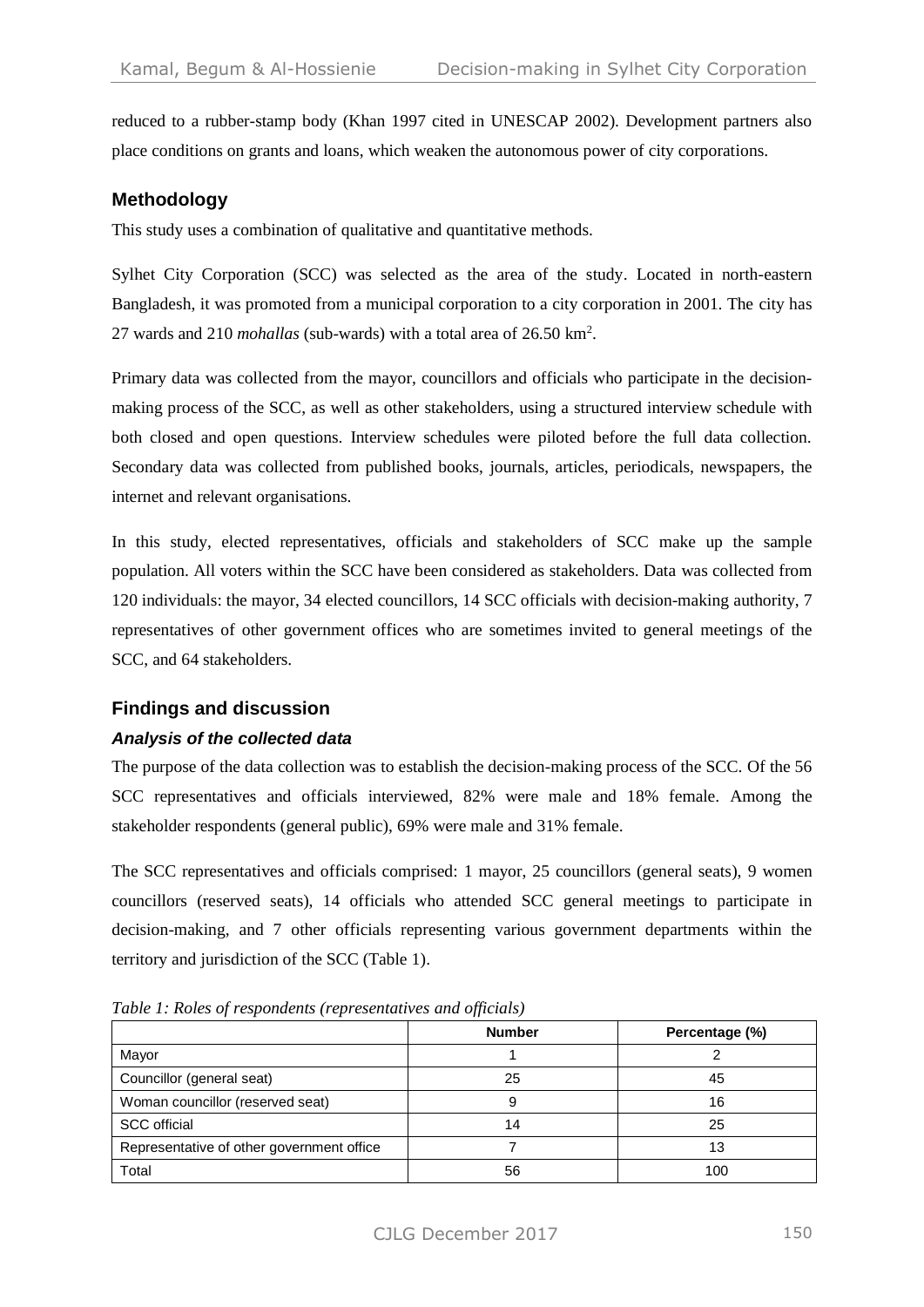When a problem occurs in a ward of the SCC, local people along with the local councillor identify the problem. The councillor then reports it directly to the mayor or the SCC general meeting. After the SCC meeting the mayor assigns the matter to the relevant SCC standing committee in order to develop and analyse alternative courses of action.

According to the Local Government (City Corporation) Act 2009, all SCC decisions are made at general meetings of the council. Under the Act, the city corporation must hold such a meeting at least once a month on a working day of the first week. These meetings are presided over by the mayor, and if 50% of councillors request in writing that the mayor call a meeting, he is bound to do so. A quorum of one-third of all councillors is required to transact any business.

Interviewees were asked where they thought SCC decisions were made and they were allowed to choose multiple responses from several options. Among representatives and officials, almost all (96%) said decisions were taken in monthly general meetings, although a few (4%) thought that sometimes decisions are taken by the mayor alone as well as at monthly general meetings of the city corporation (Table 2). Among the general public respondents, 97% thought decisions were taken in monthly meetings of the city corporation, 1% thought they were imposed by central government, and the remaining 1% believed decisions were taken by the mayor alone (Table 3).

*Table 2: Opinions on locus of decision-making (representatives and officials)*

|                                                                                                                                                | <b>Number</b> | Percentage (%) |
|------------------------------------------------------------------------------------------------------------------------------------------------|---------------|----------------|
| Monthly general meeting of the city corporation                                                                                                | 54            | 96             |
| Monthly general meeting of the city corporation,<br>as well as sometimes taken by mayor alone<br>using his legitimate administrative authority |               |                |
| Total                                                                                                                                          | 56            | 100            |

|  | Table 3: Opinions on locus of decision-making (general public) |  |
|--|----------------------------------------------------------------|--|
|  |                                                                |  |

|                                                 | <b>Number</b> | Percentage (%) |
|-------------------------------------------------|---------------|----------------|
| Monthly general meeting of the city corporation | 62            | -97            |
| Imposed by central government                   |               |                |
| Taken by mayor alone                            |               |                |
| Total                                           | 64            | 100            |

One of the councillors stated:

*Most of the decisions of the SCC are taken by mayor alone and sometimes decisions are taken by officials through file processing. But any major decision has to be taken in the general meeting of the SCC* (Interview 17).

Some councillors stated that the mayor controls power in the SCC. Another councillor said:

*General meetings of the SCC are not regularly held and most of the times these meetings are called on less important issues* (Interview 9).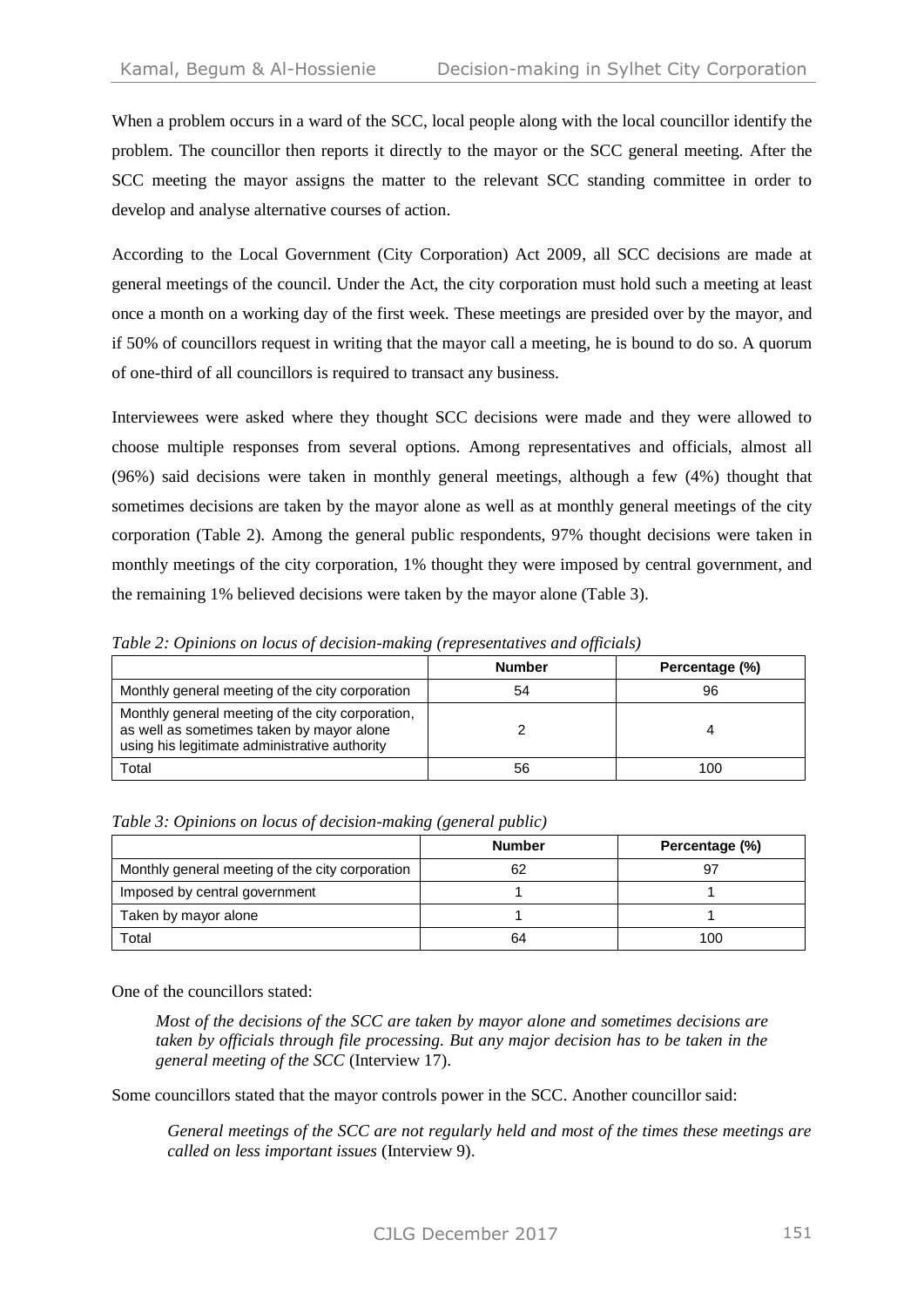The present study found various standing committees to exist in the SCC. After reviewing and scrutinising a problem, standing committees develop and analyse possible courses of action and make recommendations which are placed on the agenda of SCC general meetings, allowing all councillors and the mayor to participate in discussion. In the study it was found that decisions were taken on the basis of consensus, with the mayor and councillors choosing the best alternative after detailed fruitful discussion.

The Local Government (City Corporation) Act 2009 provides that decisions of city corporations are subject to a majority vote in favour of those present at the general meeting. The mayor has a casting vote if necessary. However, in Panday and Jamil's study of RCC (2010) the authors found that, in practice, decision-making was dominated by the mayor, as the mayor's preferences were usually approved at the general meeting. They further found that RCC's standing committees were not effective. In the present study, one councillor commented:

*Though there exist various standing committees in the SCC, the recommendations of the committees are not brought to the meeting as agenda [items]. As a result, members of the standing committees lost interest in participating in [the] decision-making process, and [the] agenda of the meeting is set for less important issues* (Interview 15).

This study also asked interviewees which people were responsible for decision-making in SCC and they were allowed to choose multiple responses from several options such as mayor, councillors and officials. Almost all respondents (96%) who were representatives and officials chose all the three options i.e. mayor, councillors and officials and mentioned that all of them participated in decisionmaking, with just 4% claiming that only the mayor and councillors made the decisions, while officials assisted in implementing the decisions (Table 4). Among the general public respondents, 31% thought it was the mayor and councillors, while 69% thought it was the mayor, councillors and officials together take the decisions of SCC (Table 5).

|                                  | <b>Number</b> | Percentage (%) |
|----------------------------------|---------------|----------------|
| Mayor, councillors and officials | 54            | 96             |
| Mayor and councillors            |               |                |
| Total                            | 56            | 100            |

*Table 4: Views on who participates in decision-making (representatives and officials)*

*Table 5: Views on who participates in decision-making (general public)*

| .                                |               |                |
|----------------------------------|---------------|----------------|
|                                  | <b>Number</b> | Percentage (%) |
| Mayor and councillors            | 20            |                |
| Mayor, councillors and officials | 44            | 69             |
| Total                            | 64            | 100            |

Panday and Jamil (2010) found that the participation of the women councillors from reserved seats in decision-making processes was minimal. Another study in Bangladesh echoed this, and listed a number of significant reasons: a huge workload and vast jurisdiction (as female representatives from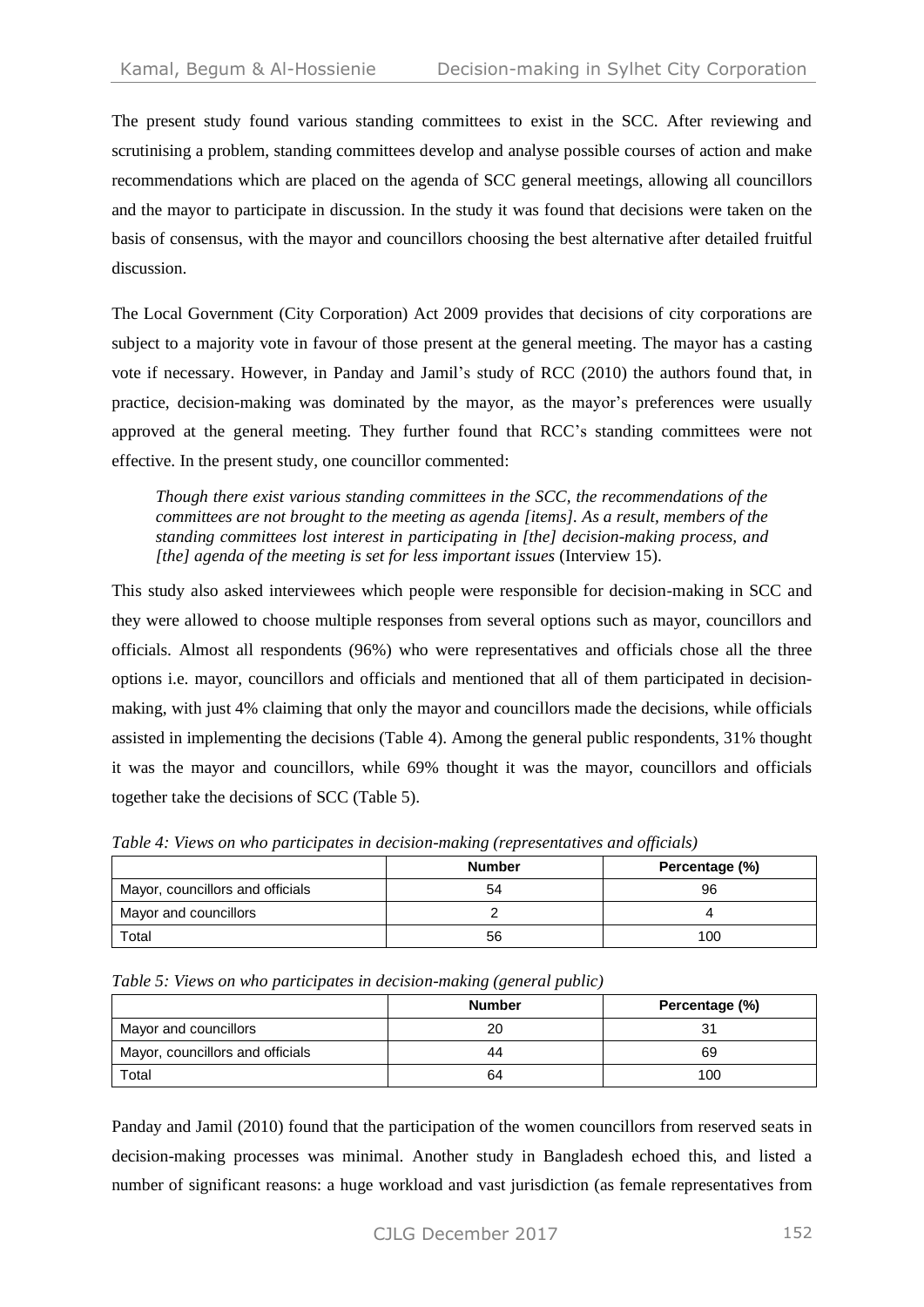reserved seats cover three wards, whereas representatives of general seats cover just one ward), harassment by male counterparts (including sexual harassment), inappropriate behaviour, verbal abuse by male counterparts, physical aggression, exclusion from development activities and the decisionmaking process, and coercion over decision-making. These can be seen as symptoms of a patriarchal society, where people are more comfortable working with men than women (Rupa and Karim 2011). On a positive note, however, in this study, one woman councillor stated:

*Because of the discriminatory functions mentioned in the City Corporation Act, women councillors (reserved) cannot strongly participate in every decision. But [the] mayor of the SCC gives us opportunity, as given to [a] councillor from general seat. In every meeting he invites us to participate. If any funds come from central government, he distributes the fund equally among all councillors (general and reserved). In every standing committee, there [is a] presence of women councillors. There is also one Panel Mayor [drawn] from women councillors* (Interview 27).

According to Mouritzen and Svara (2002), there are four generic forms of city council governance: 'strong mayor', 'committee leader', 'collective' and 'council manager'. Their study found that the strong mayor form exists in France, Spain, Italy, Portugal etc. In this form, the mayor is a dominant figure in the city council and here, *"the elected mayor controls the majority of the city council and is legally and actually in full charge of all executive functions. The CEO serves at the mayor's will and can be hired and fired without the consent of any other politicians or political bodies"* (Mouritzen and Svara 2002, p. 55). They found that the committee leader form exists in Denmark, Sweden and Great Britain; in this type of governmental form, standing committees are composed of elected politicians. Here *"one person is clearly 'the political leader' of the municipality – with or without the title of mayor. [The] mayor may or may not control the council and executive powers are shared"* (Mouritzen and Svara 2002, p. 56)*.* The collective form prevails in Belgium and the Netherlands, where:

*The decision centre is one collegiate body, the executive committee that is responsible for all executive functions. The executive committee consists of locally elected politicians and the mayor who presides. In this form, greater emphasis is given to the laymen principle and political leadership and professionalism are accommodated to it* (Mouritzen and Svara 2002, p. 56).

Mouritzen and Svara further concluded that the council manager form prevails in the United States, Australia, Ireland, Finland, and Norway. In this form:

*all executive functions are in the hands of a professional administrator – the city manager – who is appointed by the city council, which has general authority over policy but is restricted from involvement in administrative matters. The council is relatively a small body, headed by a mayor who formally has presiding and ceremonial functions only* (Mouritzen and Svara 2002, p. 56).

Within these forms, researchers (Mouritzen and Svara 2002; Haus and Sweeting 2006 and Shalom 2015) suggest a number of possible approaches to, or models of leadership in local government. Mouritzen and Svara (2002) cited in Shalom (2015) identified three types of leadership approaches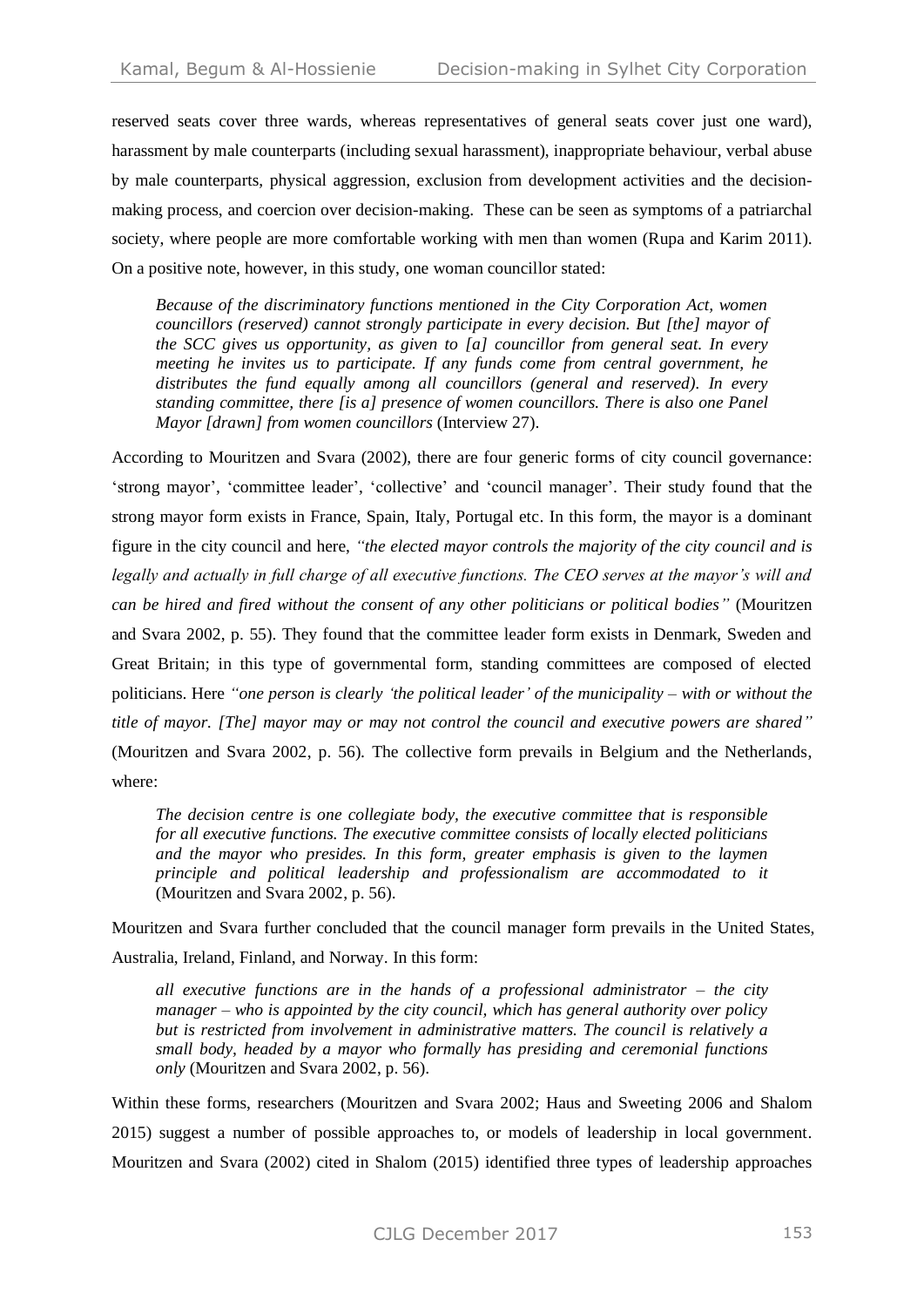which are layman rule, managerial/professional rule and political rule. *"Under layman rule, elected members of the community are actively and effectively involved in decision-making. Under professional rule, because politicians (including full-time mayors) may lack expertise and professional knowledge in administrative and governmental issues, they depend on the advice of experts"* (Mouritzen and Svara 2002 cited in Shalom 2015, p. 5). *"Managerial leadership is based on on-going administration"* (Haus and Sweeting 2006 cited in Shalom 2015, p. 5). Under political rule, political leadership mobilises administration to fulfil its political objectives in a democratic system (Haus and Sweeting 2006). Policymaking, decision-making, budget allocation and other core functions of the local government are initiated by political authority under political rule (Mouritzen and Svara 2002 cited in Shalom 2015). Shalom (2015) identified a fourth approach of strategic leadership, which deals with long-term strategic issues, irrespective of re-election issues in the future of the organisation where the leader of the organisation is guided by a vision and takes strategic decisions. Shalom (2015) believed that the local government authority with a combination of the four kinds of leadership models – layman, managerial, political and strategic – would be considered as a strong local authority in case of decision-making processes.

The present study found that about three-quarters of respondents from the representatives and officials group said decisions of the SCC were taken collectively, whereas the rest said that decisions were taken individually by the mayor (Table 6). On the other hand, among the general public respondents, only 58% said they knew how SCC decisions were taken, while the rest did not know (Table 7). Among this 58% of general public respondents, Table 8 shows the breakdown of different decisionmaking mechanisms that are believed to be used in the SCC.

|                       | <b>Number of respondents</b> | Percentage (%) |
|-----------------------|------------------------------|----------------|
| Individually by mayor | 15                           | 26.8           |
| Collectively          | 41                           | 73.2           |
| Total                 | 56                           | 100.0          |

*Table 6: Views on how SCC decisions are made (representatives and officials)*

| Table 7: Awareness of how SCC decisions are made (general public) |
|-------------------------------------------------------------------|
|-------------------------------------------------------------------|

|       | <b>Number of respondents</b> | Percentage (%) |
|-------|------------------------------|----------------|
| Yes   | -37                          | 57.8           |
| No    | - 27                         | 42.2           |
| Total | 64                           | 100.0          |

|                       | <b>Number of respondents</b> | Percentage (%) |
|-----------------------|------------------------------|----------------|
| Individually by mayor |                              | 8.1            |
| Collectively          | 27                           | 73.0           |
| On voting             |                              | 18.1           |
| Total                 | 37                           | 100.0          |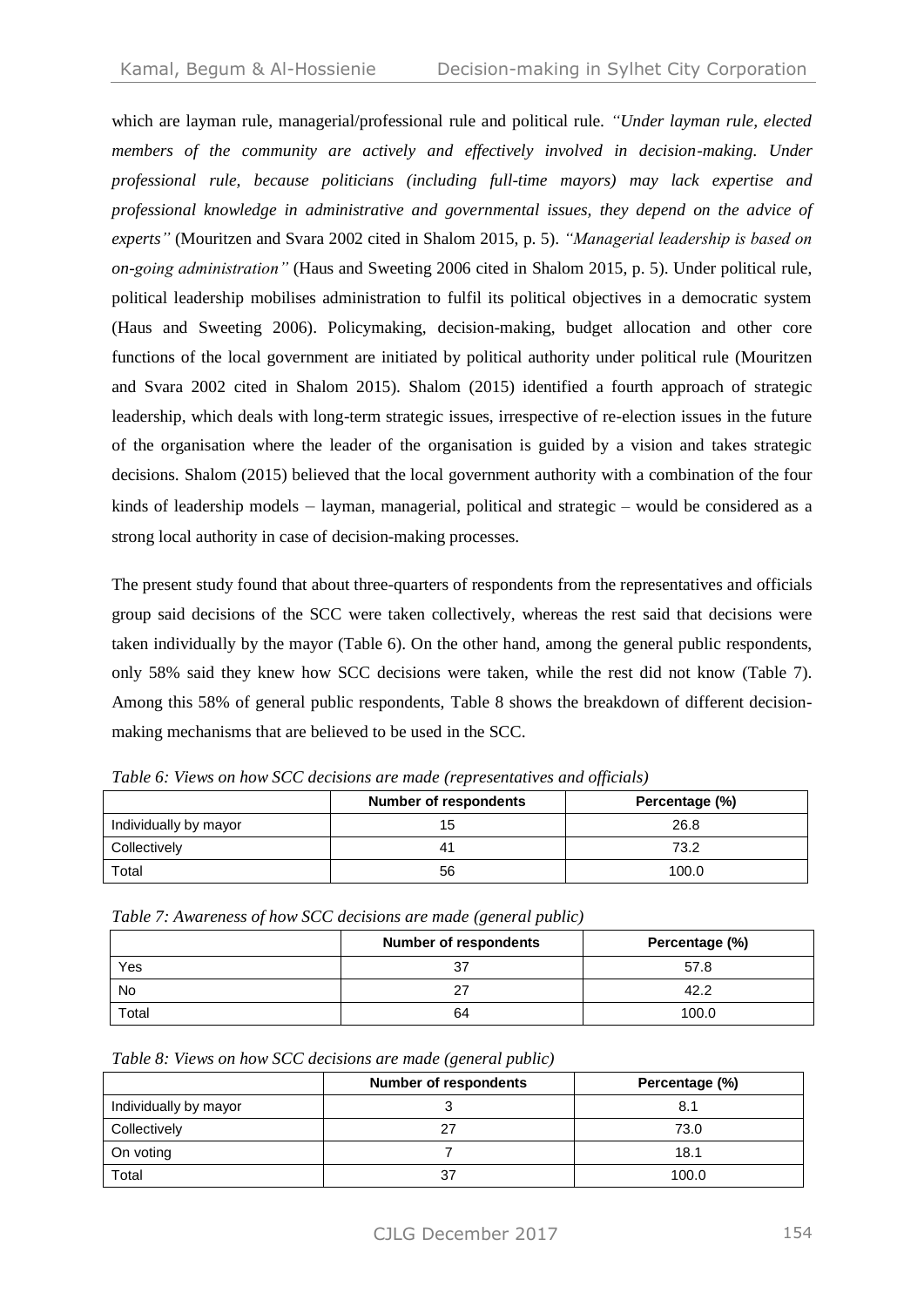One councillor said**:**

*There is no record of voting in taking decisions of the SCC. All decisions are taken on consensus. If a single councillor opposes a decision, it is not passed in the meeting*  (Interview 18).

The findings of this study suggest that decisions made at the SCC are neither completely rational nor completely irrational. Rather, they end up with satisficing.

Moreover, the following rather divergent view was typical:

*Though decisions are taken collectively at the meeting of the city corporation, the actual scenario is completely different. Here the supreme decision-maker is [the] mayor who is able to handle the matter using his own leadership quality and creates such environment in the general meeting of the SCC that no councillor can alienate his proposal.*  (Interview 30).

Using the categorisation of Mouritzen and Svara (2002), it can be concluded that the 'strong mayor' form prevails in the SCC. This echoes findings by Panday and Jamil (2010) in the RCC where, although it was claimed decision-making was based purely on democratic principles, in actual practice the process was dominated by the mayor and his close associates.

This type of situation may be termed 'patrimonialism', i.e. the rule of preference of one or several actors rather than any formal decision-making procedure. In the case of the SCC, it is a one-man show where the mayor is the decisive actor in most cases. His consent is crucial for the positive outcome of a decision, and his approval is even required before an issue can get on the agenda. In this study, more than half of the respondents in the representatives and officials group, and three-quarters of the general public group, believed that the mayor, not councillors, was the vital role player in decisionmaking (Tables 9 and 10).

|             | <b>Number of respondents</b> | Percentage (%) |
|-------------|------------------------------|----------------|
| Mayor       | 33                           | 58.9           |
| Councillors | 23                           | 41.1           |
| Total       | 56                           | 100.0          |

*Table 9: Views on who is the vital role player in decision-making (representatives and officials)*

| Table 10: Views on who is the vital role player in decision-making (general public) |  |  |  |  |  |  |  |
|-------------------------------------------------------------------------------------|--|--|--|--|--|--|--|
|-------------------------------------------------------------------------------------|--|--|--|--|--|--|--|

|             | <b>Number of respondents</b> | Percentage (%) |
|-------------|------------------------------|----------------|
| Mayor       | 50                           | 78.1           |
| Councillors | 14                           | 21.9           |
| Total       | 64                           | 100.0          |

However, the position is not clear-cut. For example, one councillor with a general seat noted**:**

*A few days ago [the] mayor wanted to donate a piece of land to the Lions Club, responding to the application of the club members, but councillors strongly opposed the decision and at last the decision had to be annulled* (Interview 25).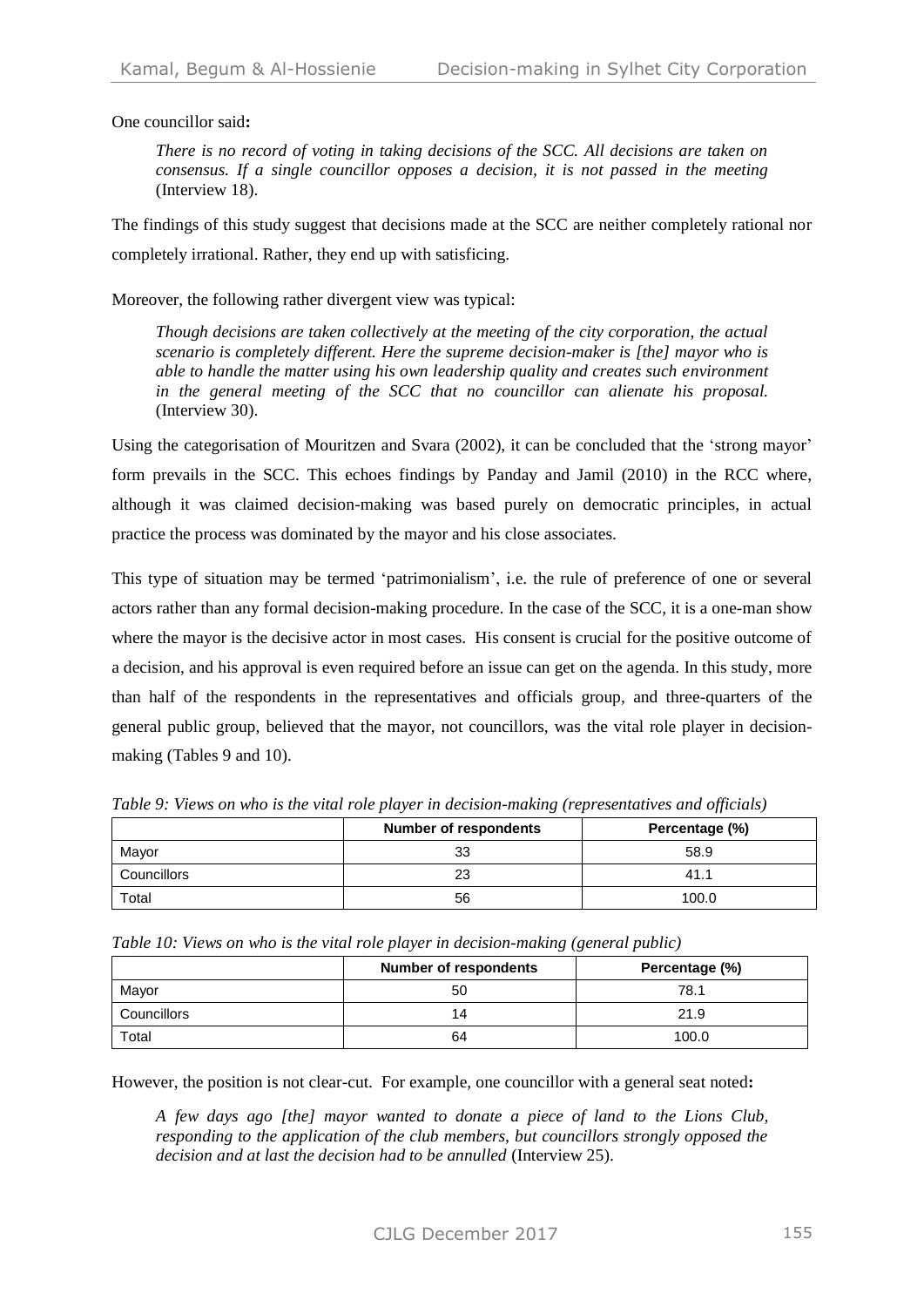It would appear, therefore, that this study only partially supports the work of Panday and Jamil (2010). In the SCC, the mayor plays a dominant role in the decision-making process, but does need the consent of all councillors – whereas in the case of the RCC, the council appears to be a one-man show.

#### **Concluding remarks and strategies proposed**

This study identified various problems in the decision-making process of the SCC. To overcome these problems, the most useful strategy would be to reduce the dominance of the mayor and empower councillors, so the SCC avoids merely 'rubber-stamping' decisions. One way to achieve this would be to change the present 'presidential' system of electing mayors. The presidential system means that a popularly elected mayor generally does not feel the need to bother about the views of councillors if they disagree with him. A better approach would be a 'parliamentary' system, in which the mayor is elected from among the councillors; so if the post holder becomes autocratic, councillors are in a better position to withdraw their support. The authors believe that this system would compel the mayor to ensure effective participation of councillors in decision-making processes.

Local government is a grassroots institution, and the exercise of democracy starts from the grassroots level. If a democratic environment does not prevail in the city corporation, it will tend to be an ineffective body.

The authors therefore recommend that the policymakers of Bangladesh should implement these changes, which will lead to ensure more democratic and people-oriented city corporations, which in turn will strengthen the foundations of democracy of Bangladesh.

#### **Declaration of conflicting interest**

The authors declared no potential conflicts of interest with respect to the research, authorship, and/or publication of this article.

#### **Funding**

The authors received no financial support for the research, authorship, and/or publication of this article.

#### **References**

Ahmed, M.U. (2003) *Urban local government services in Bangladesh: Study on the regulatory problems*. Available at:

[http://mapbangla.com/mapadmin/publications/15Local%20Government%20Services%20\\_Published%20](http://mapbangla.com/mapadmin/publications/15Local%20Government%20Services%20_Published%20in%20the%20Journal%20of%20NILG.pdf) [in%20the%20Journal%20of%20NILG.pdf](http://mapbangla.com/mapadmin/publications/15Local%20Government%20Services%20_Published%20in%20the%20Journal%20of%20NILG.pdf) [Accessed 10 December 2015].

- Ahmed, T. and Panday, P.K. (2013) *Local government in Bangladesh: Issues and challenges*. Presented in a Seminar at the Department of Public Administration, Shahjalal University of Science and Technology, Bangladesh.
- Asaduzzaman, M. (2009) Development role of the local governance institutions in Bangladesh: Empirical overview. *Nepalese Journal of Public Policy and Governance*, 24 (1), 117–132.